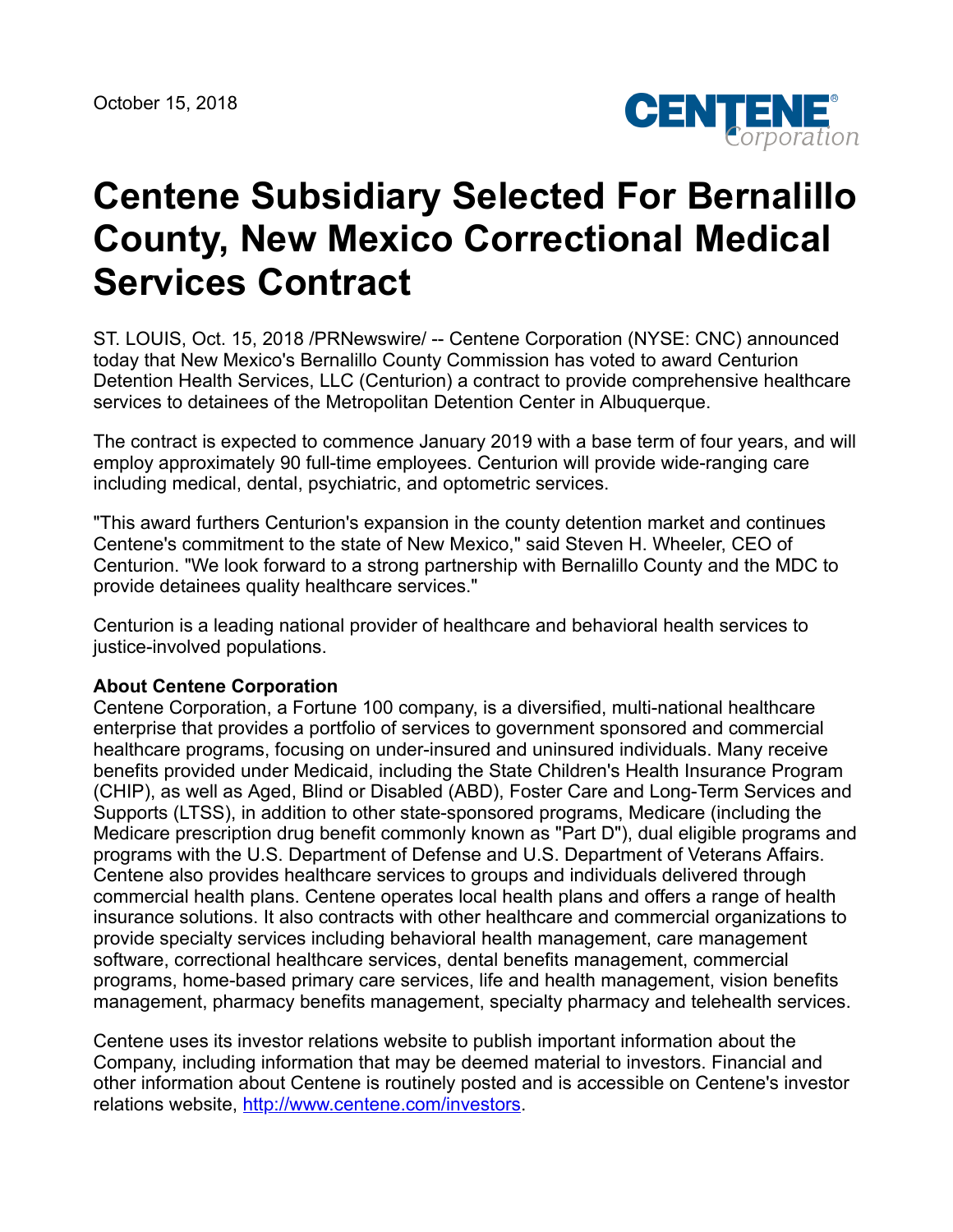## **Forward-Looking Statements**

*The company and its representatives may from time to time make written and oral forwardlooking statements within the meaning of the Private Securities Litigation Reform Act ("PSLRA") of 1995, including statements in this and other press releases, in presentations, filings with the Securities and Exchange Commission ("SEC"), reports to stockholders and in meetings with investors and analysts. In particular, the information provided in this press release may contain certain forward-looking statements with respect to the financial condition, results of operations and business of Centene and certain plans and objectives of Centene with respect thereto, including but not limited to the expected benefits of the acquisition of Health Net, Inc. (Health Net) (Health Net Acquisition) and the acquisition of New York State Catholic Health Plan, Inc., d/b/a Fidelis Care New York (Fidelis Care) (Fidelis Care Acquisition). These forward-looking statements can be identified by the fact that they do not relate only to historical or current facts. Without limiting the foregoing, forward-looking statements often use words such as "believe", "anticipate", "plan", "expect", "estimate", "intend", "seek", "target", "goal", "may", "will", "would", "could", "should", "can", "continue" and other similar words and expressions (and the negative thereof). We intend such forward-looking statements to be covered by the safe-harbor provisions for forwardlooking statements contained in PSLRA. A number of factors, variables or events could cause actual plans and results to differ materially from those expressed or implied in forward-looking statements. Such factors include, but are not limited to, Centene's ability to accurately predict and effectively manage health benefits and other operating expenses and reserves; competition; membership and revenue declines or unexpected trends; changes in healthcare practices, new technologies and advances in medicine; increased healthcare costs; changes in economic, political or market conditions; changes in federal or state laws or regulations, including changes with respect to income tax reform or government healthcare programs as well as changes with respect to the Patient Protection and Affordable Care Act and the Health Care and Education Affordability Reconciliation Act and any regulations enacted thereunder that may result from changing political conditions; rate cuts or other payment reductions or delays by governmental payors and other risks and uncertainties affecting Centene's government businesses; Centene's ability to adequately price products on federally facilitated and state-based Health Insurance Marketplaces; tax matters; disasters or major epidemics; the outcome of legal and regulatory proceedings; changes in expected contract start dates; provider, state, federal and other contract changes and timing of regulatory approval of contracts; the expiration, suspension or termination of Centene's contracts with federal or state governments (including but not limited to Medicaid, Medicare, TRICARE or other customers); the difficulty of predicting the timing or outcome of pending or future litigation or government investigations; challenges to Centene's contract awards; cyber-attacks or other privacy or data security incidents; the possibility that the expected synergies and value creation from acquired businesses, including, without limitation, the Health Net Acquisition and the Fidelis Care Acquisition, will not be realized, or will not be realized within the expected time period; the exertion of management's time and Centene's resources, and other expenses incurred and business changes required in connection with complying with the undertakings in connection with any regulatory, governmental or third party consents or approvals for the Health Net Acquisition or the Fidelis Care Acquisition; disruption caused by significant completed and pending acquisitions, including the Health Net Acquisition and the Fidelis Care Acquisition, making it more difficult to maintain business and operational relationships; the risk that unexpected costs will be incurred in connection with the completion and/or integration of acquisition transactions, including among others, the Health Net Acquisition and the Fidelis Care Acquisition; changes in expected closing dates, estimated purchase price and accretion for acquisitions; the risk that acquired businesses, including Health Net and Fidelis Care, will not be integrated successfully; the risk that, following the Fidelis Care*